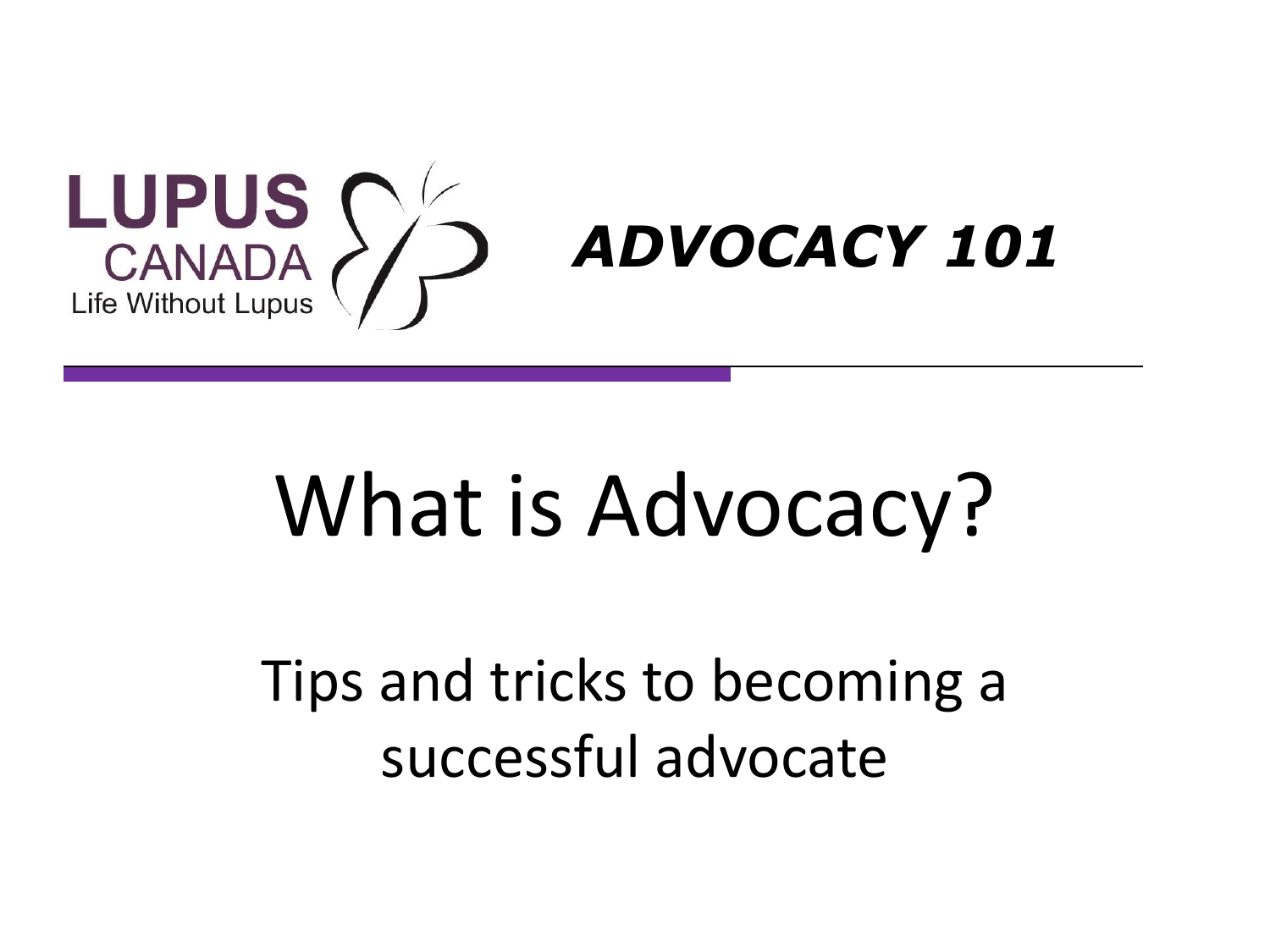

### **Overview**

- Introduction
- What is advocacy?
- Are you an advocate?
- Advocacy and Lupus
- The Advocacy Plan
- Summary
- Questions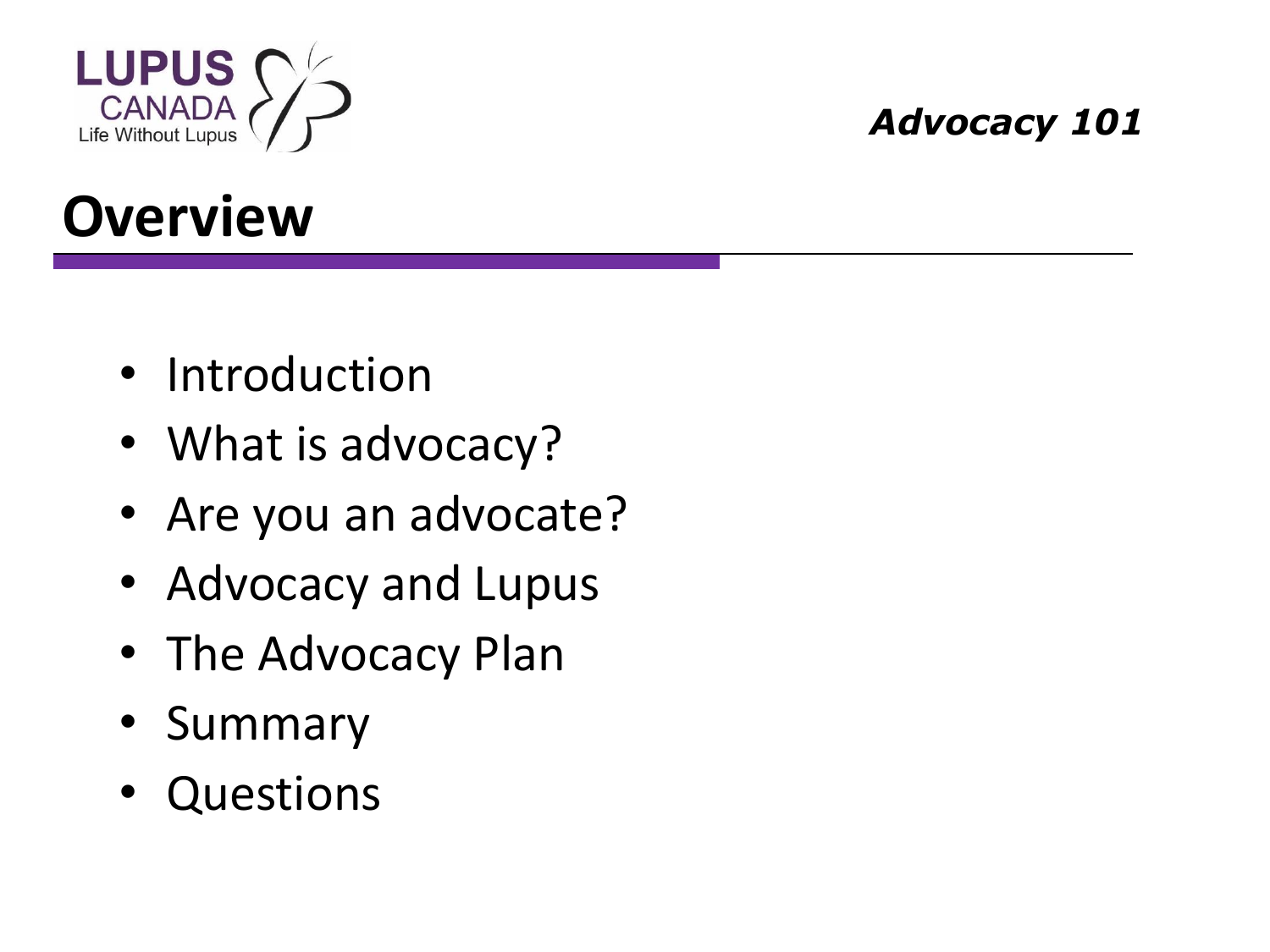

# **Introduction**

- I'm Thomas Simpson
- Chair of the Advocacy Committee of Lupus Canada
- I am a passionate advocate for creating a more equitable society
- Favourite quote: "Never doubt that a small group of thoughtful, committed citizens can change the world; indeed, it's the only thing that ever has."

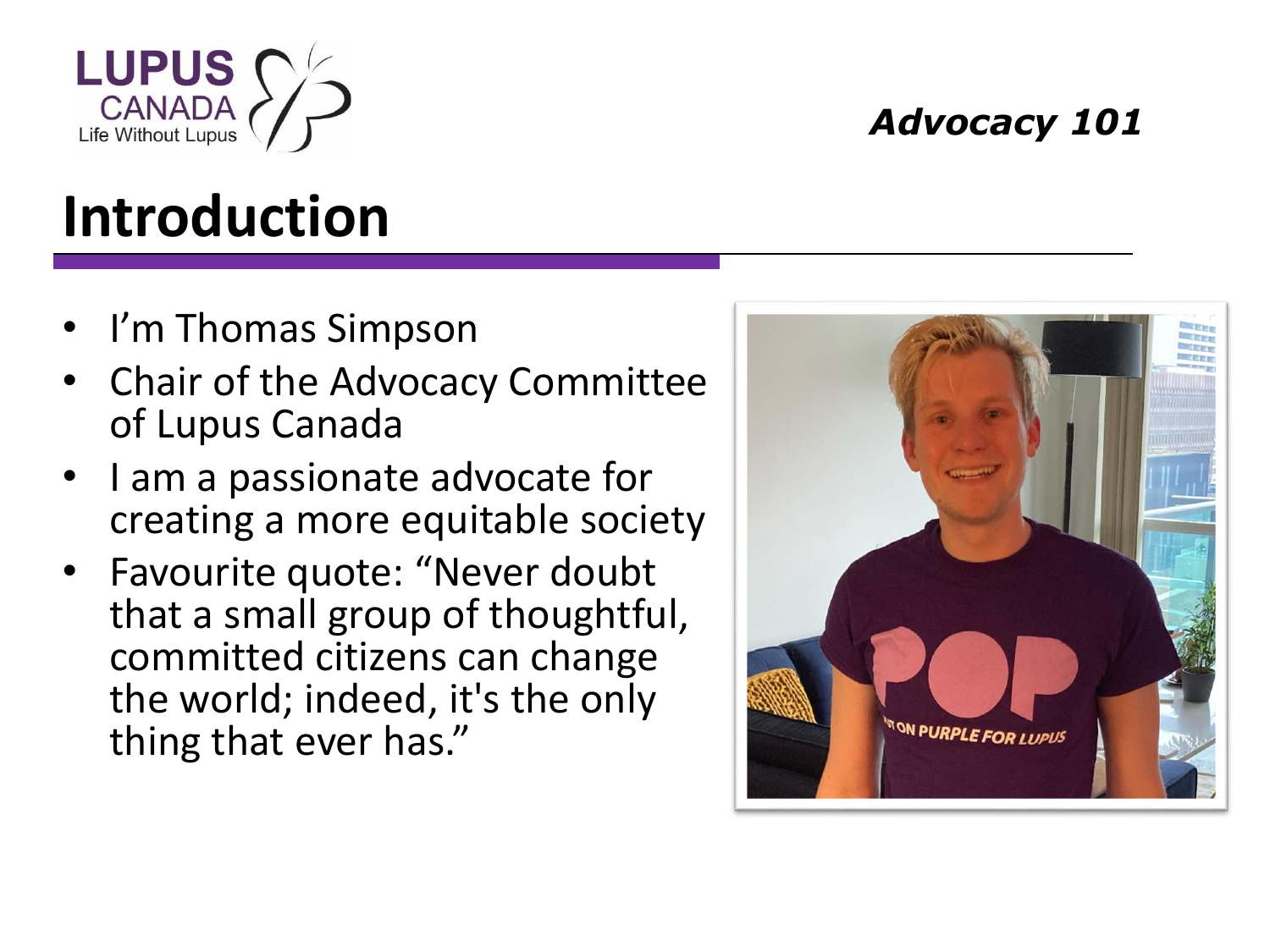

- What do you think advocacy is?
- Share in the comments section.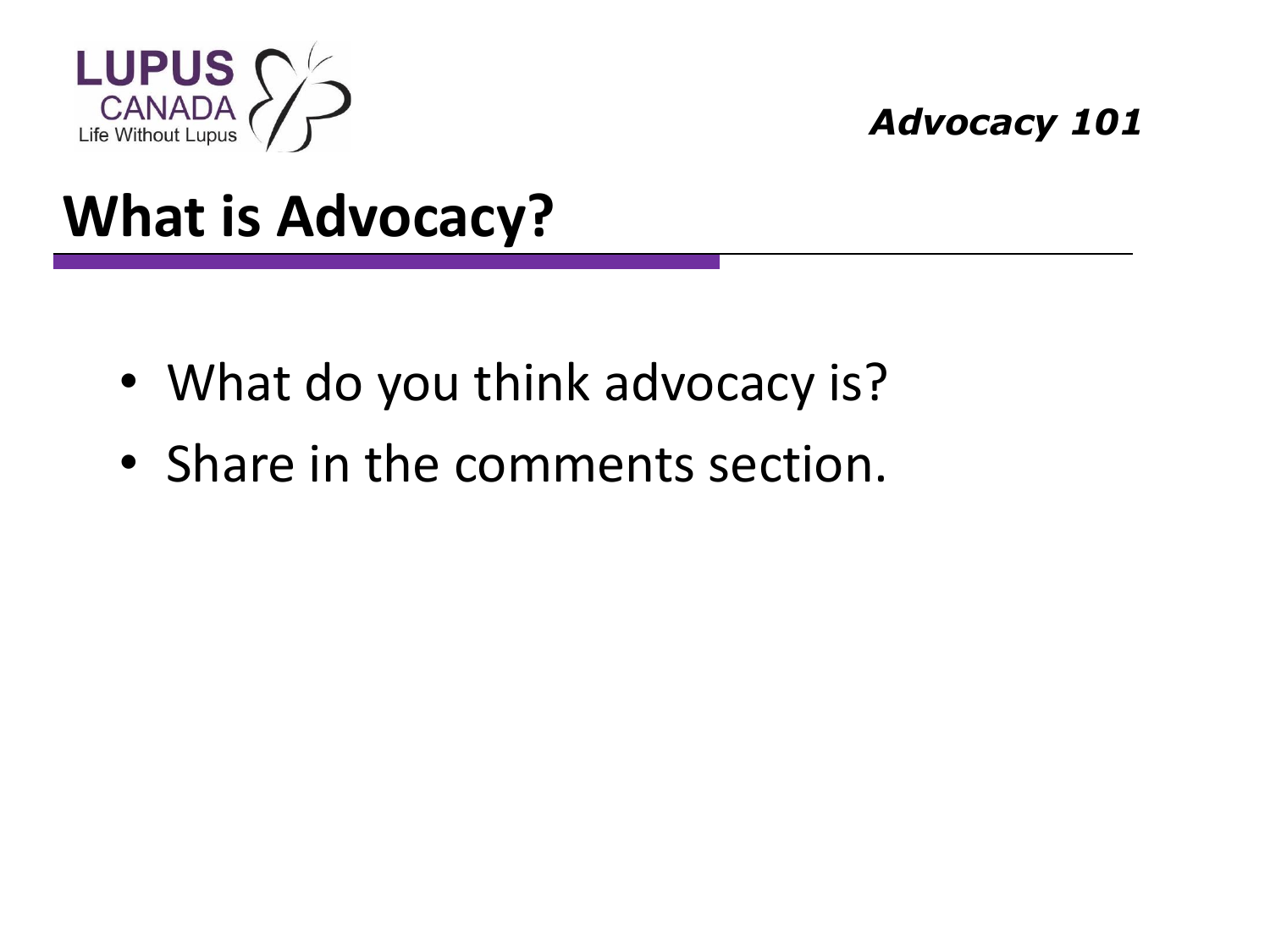

- As we have seen, there are many different definitions of advocacy.
- Advocacy is not a science.
- You don't have to know influential decisionmakers or high-powered executives.
- Advocacy is all about raising awareness (**influence**) to an issue and working together to make a positive **change**.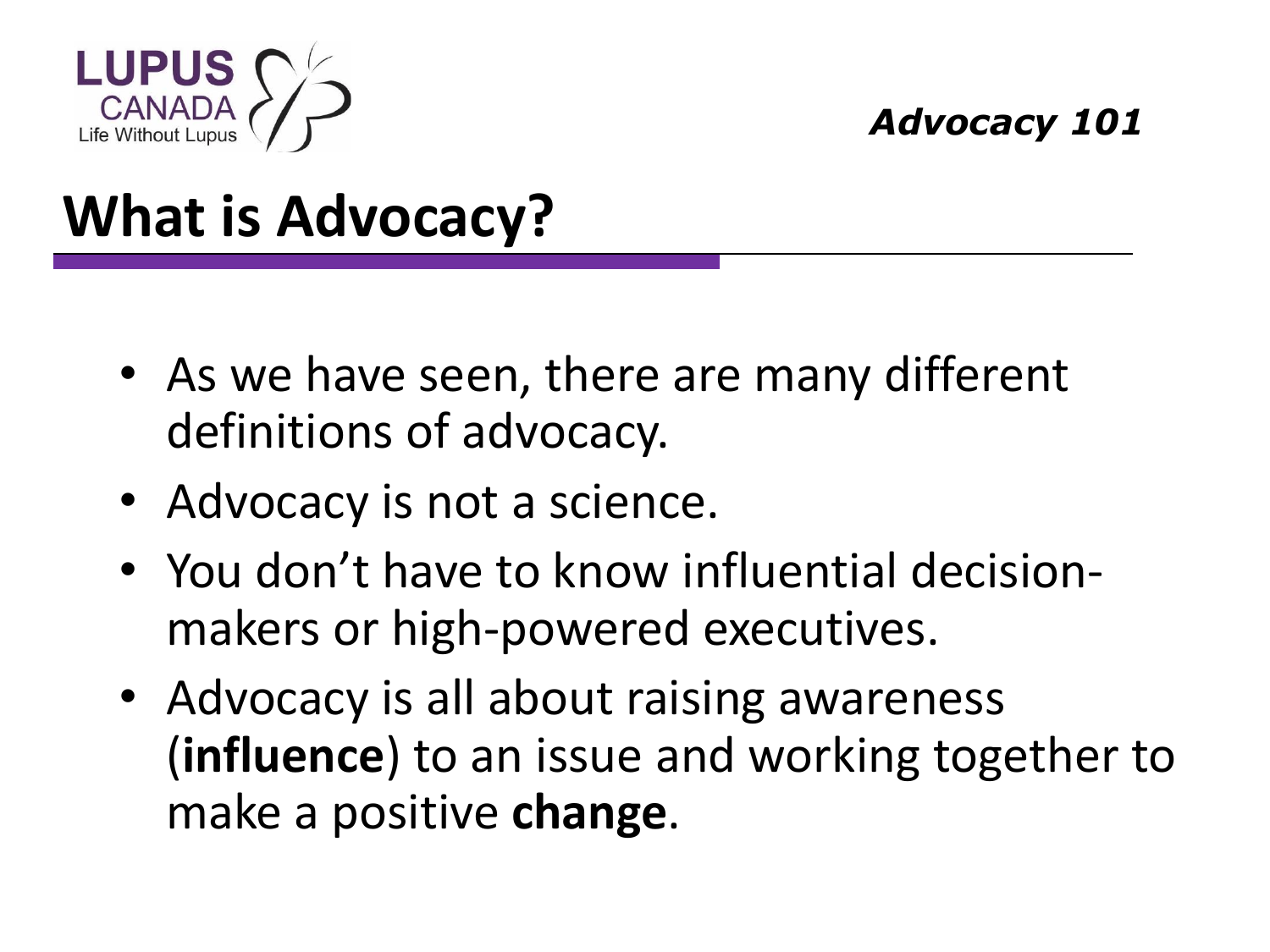

- Example 1: A corporation is educating the public on the importance of having more women in leadership roles. Is this advocacy?
- Example 2: A grassroot organization is seeking changes to a government support program to change the eligibility criteria. Is this advocacy?
- Example 3: Jill is not happy with her lupus care from her doctor. She is asking for a second opinion. Is this advocacy?
- Which one of these examples are advocacy? Comment in the chat.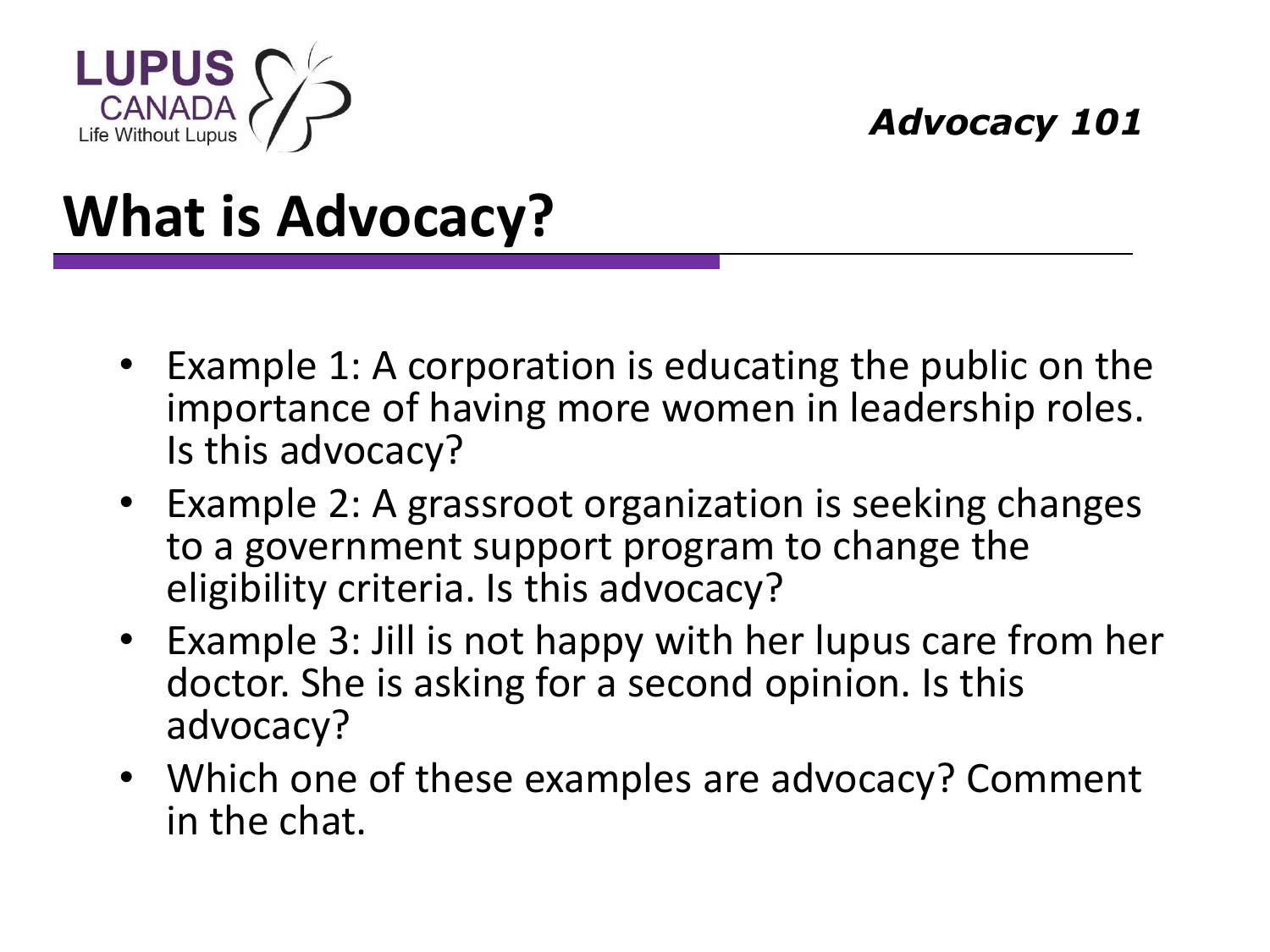

- The answer: **they are all different types of advocacy!**
- There are several types of advocacy:
	- Third Party
	- Systemic
	- Individual or self-advocacy
- Today we will focus on **self-advocacy**.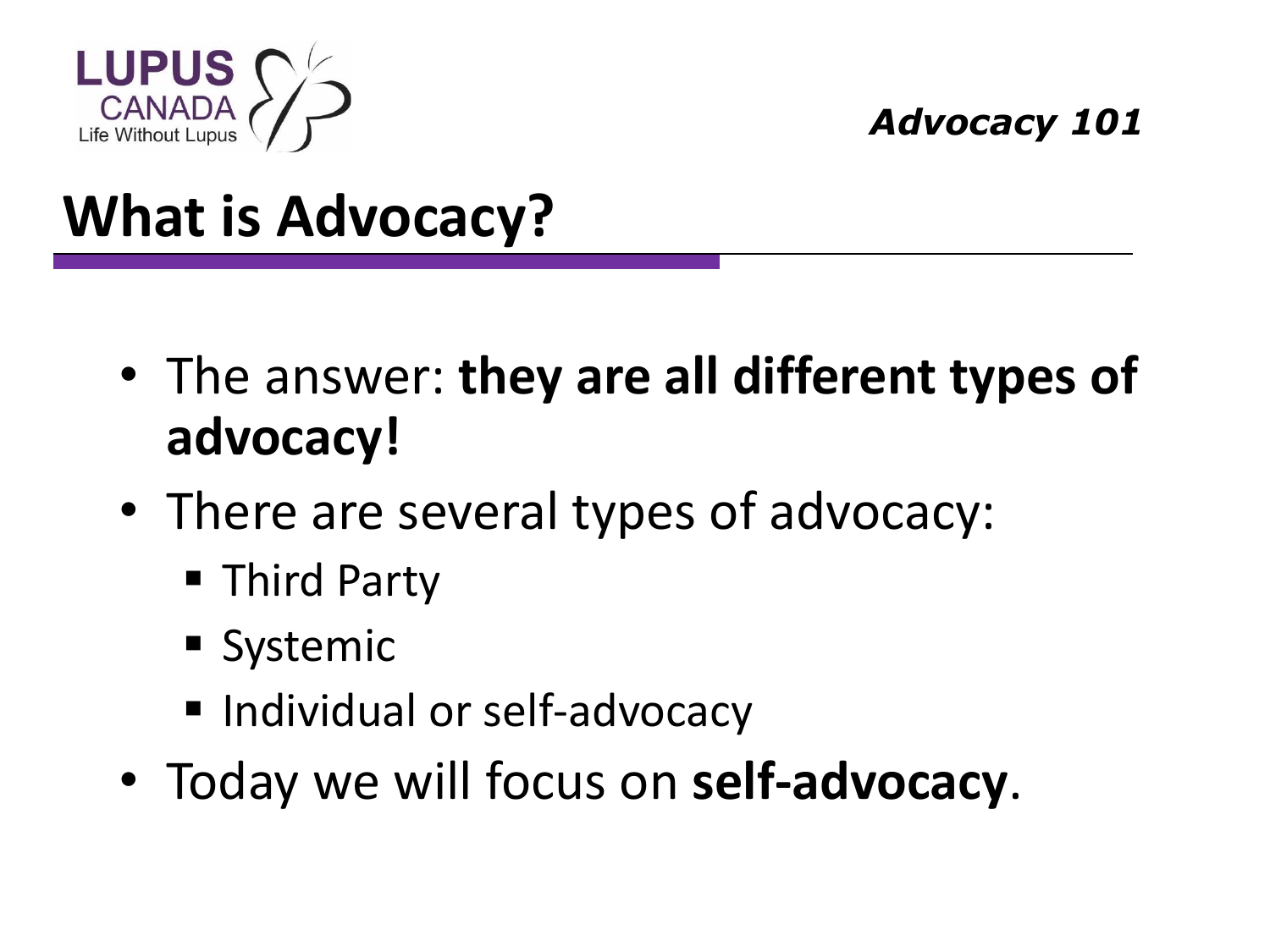

#### **Are you an Advocate?**

- Do you consider yourself an advocate?
- Without realizing, you probably are a good advocate for yourself and you don't even realize.
- You probably advocate for yourself everyday asking for more information, seeking accommodations, making requests to fit your needs.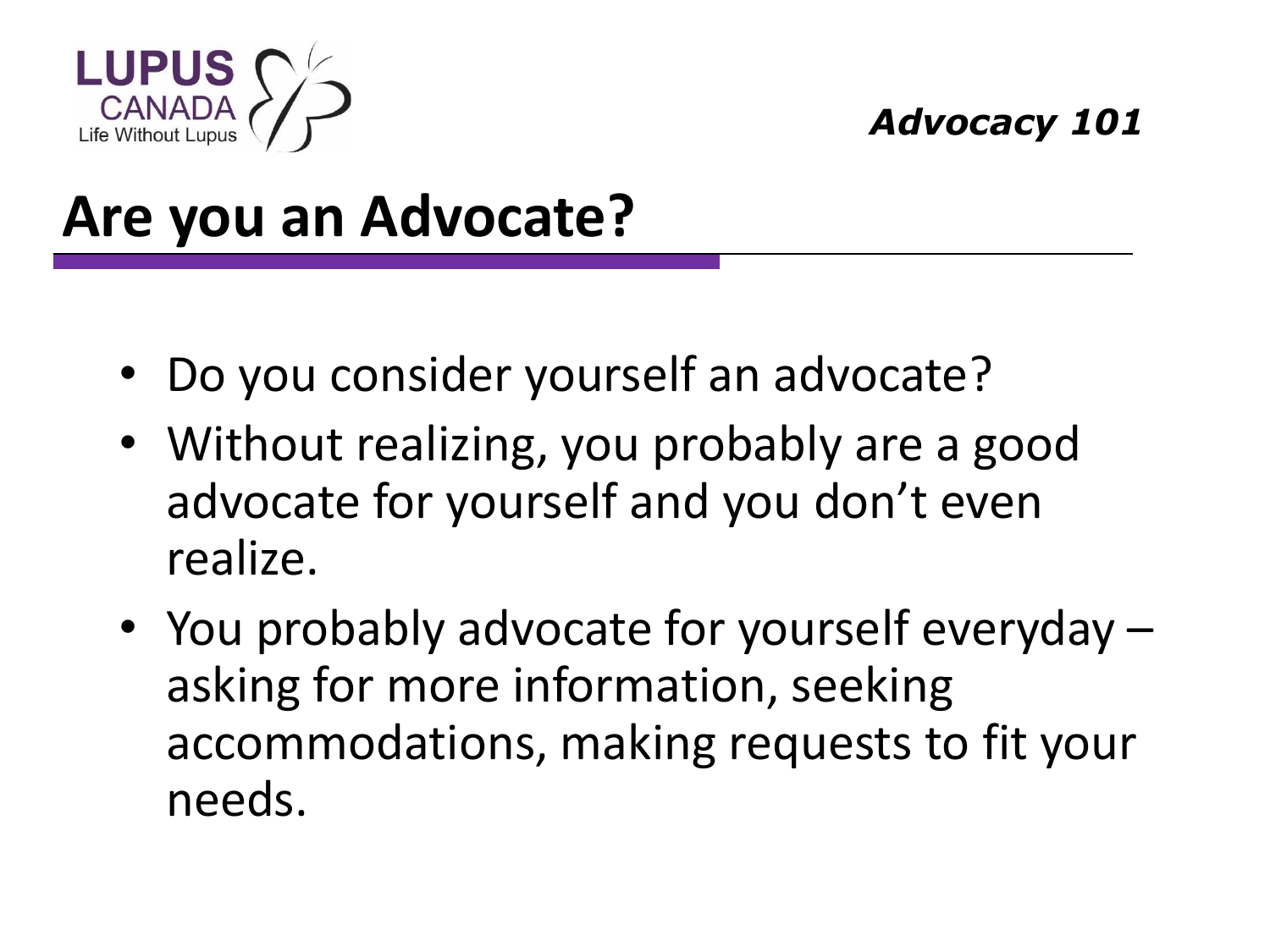

#### **Advocacy and Lupus**

- The unpredictable "flares" of lupus can severely affect many aspects of daily life.
- While you might rely on family, friends, the medical system or government for help, this can be frustrating.
- Advocacy is all about **self-empowerment**!
- It is the conviction that every person has the right to be heard, the right to understand, the right to decide, the right to that "level playing field".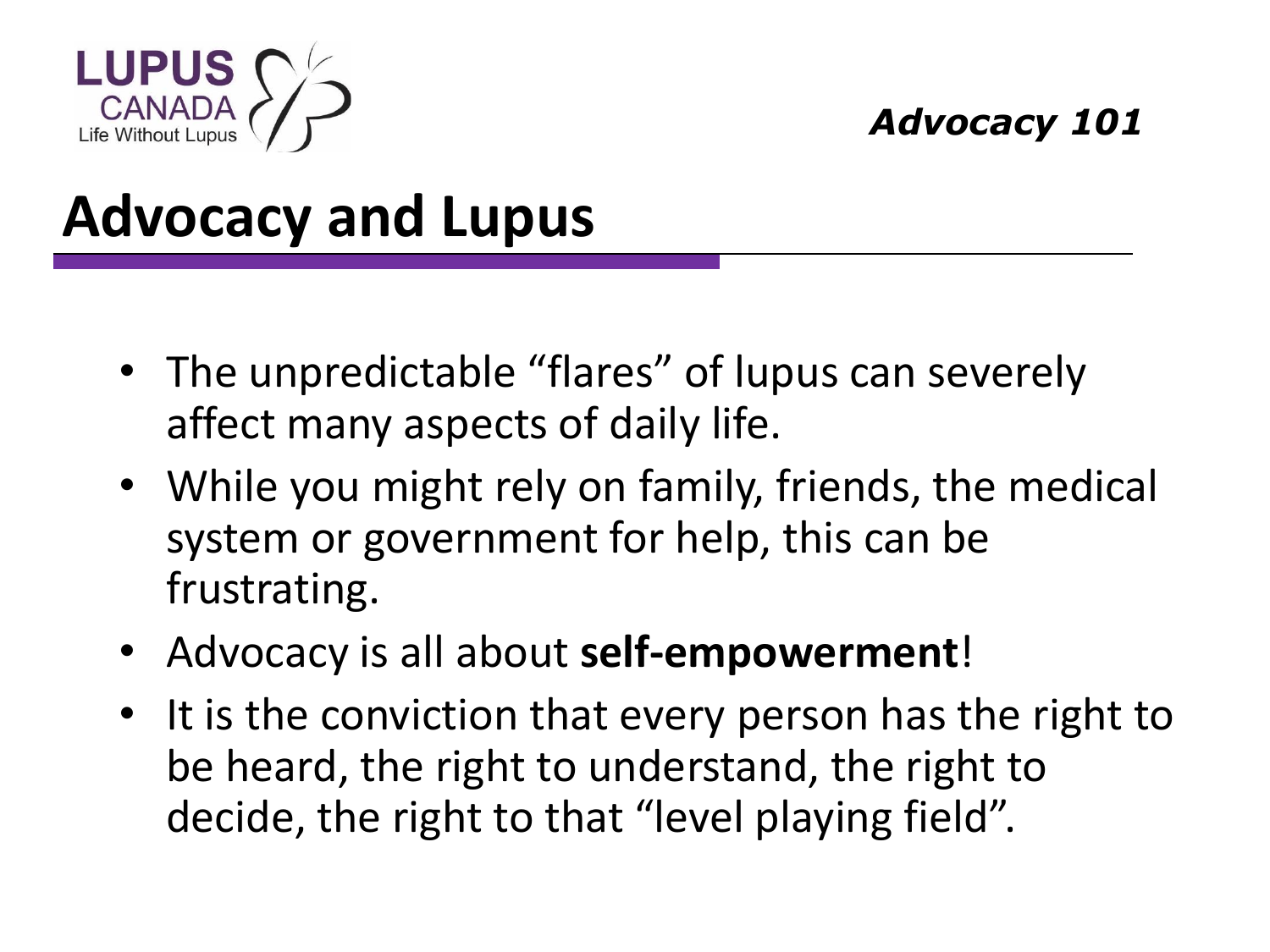

#### **Advocacy and Lupus**

- Why might a person with lupus need to advocate?
- Share in the comments section.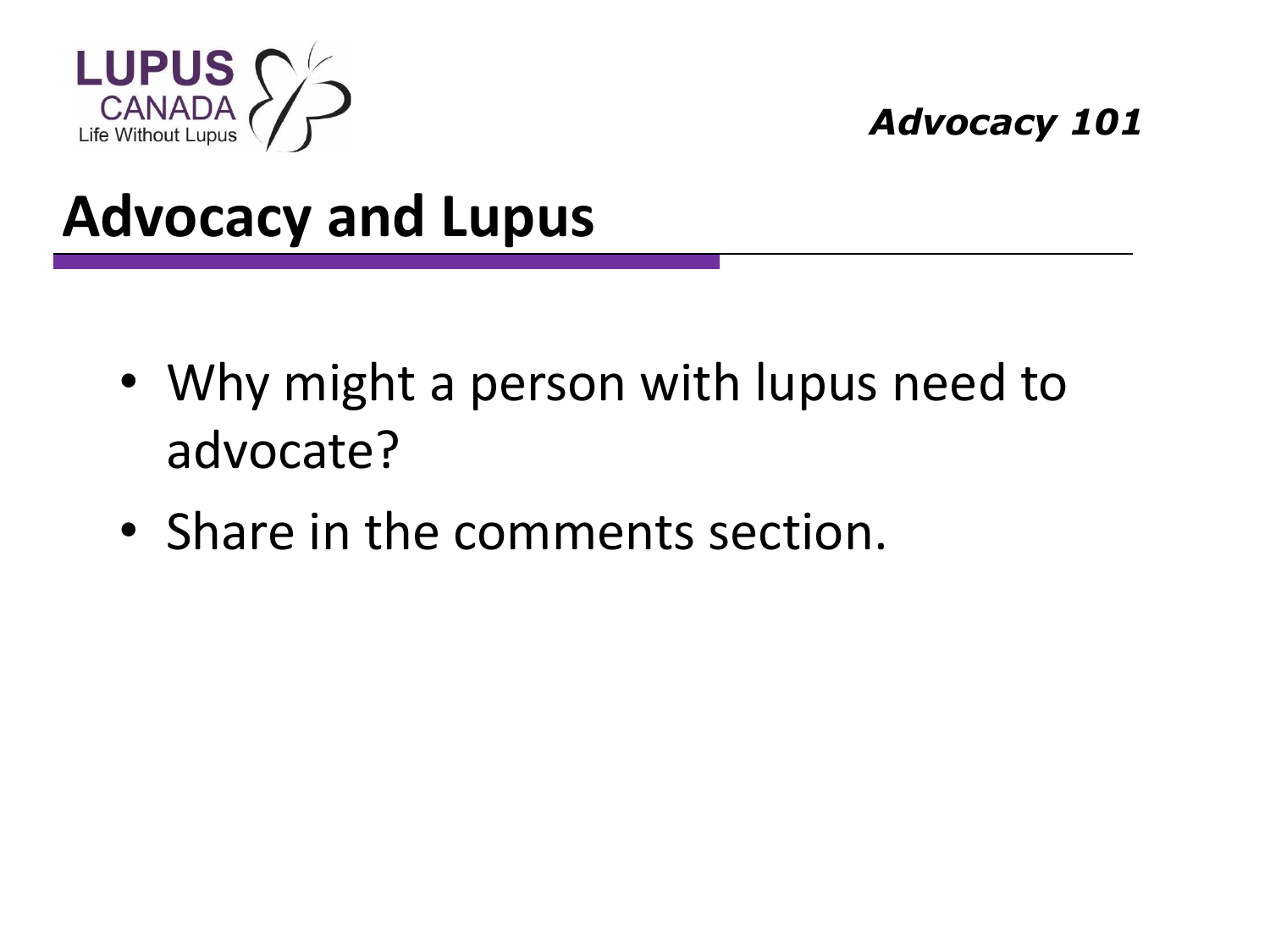

#### **Advocacy and Lupus**

- More flexibility and support at work.
- Better help and attention from your doctor or specialist.
- Need support from government programs (EI, CPP-D, ODSP).
- The list goes on.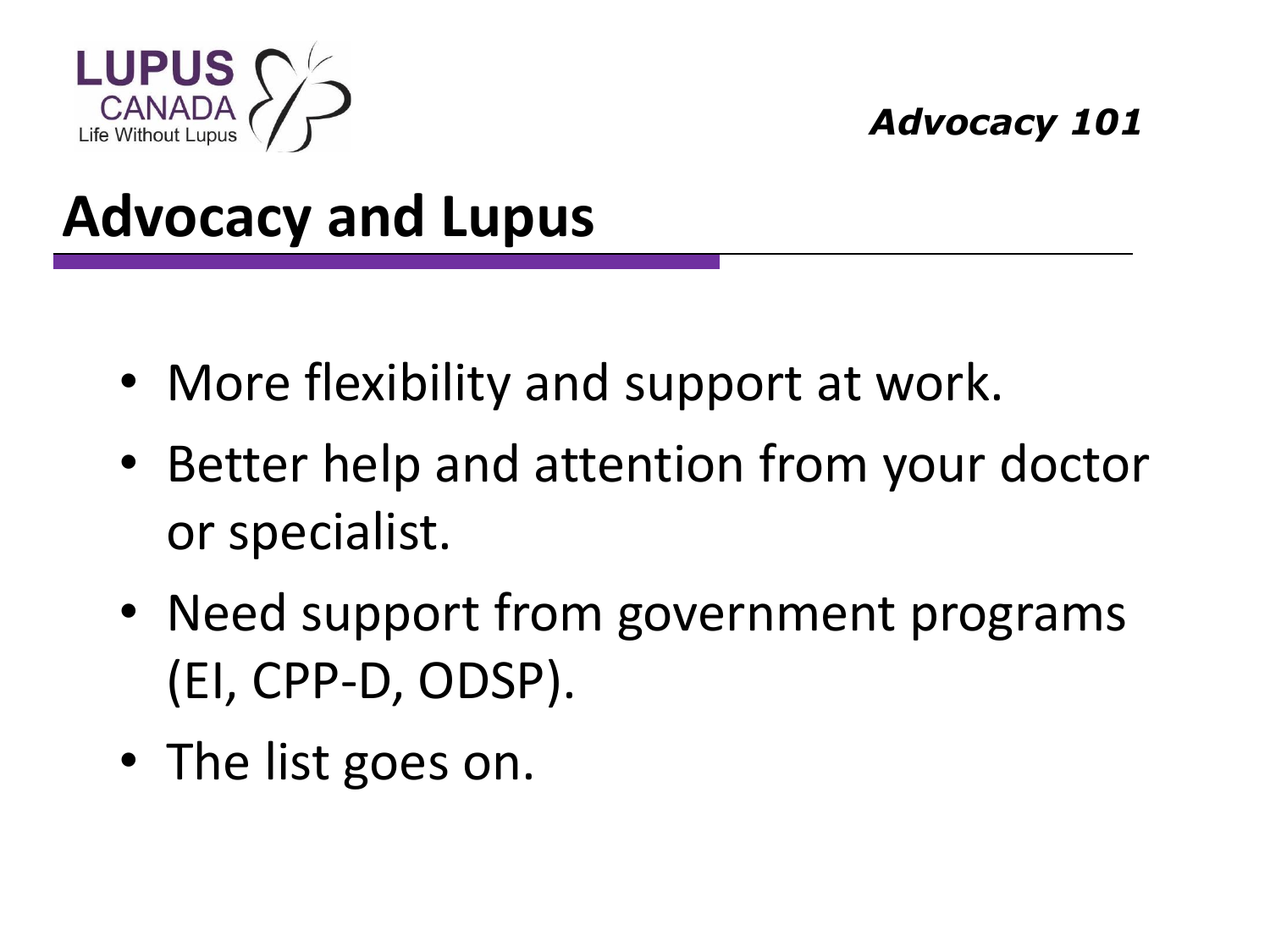

- It's always important to have a plan in place, to make sure you've got your ducks in a row.
- Remember, advocacy is about influencing others to make a positive change.
- Advocacy is not complaining.
- Advocacy is solution-oriented.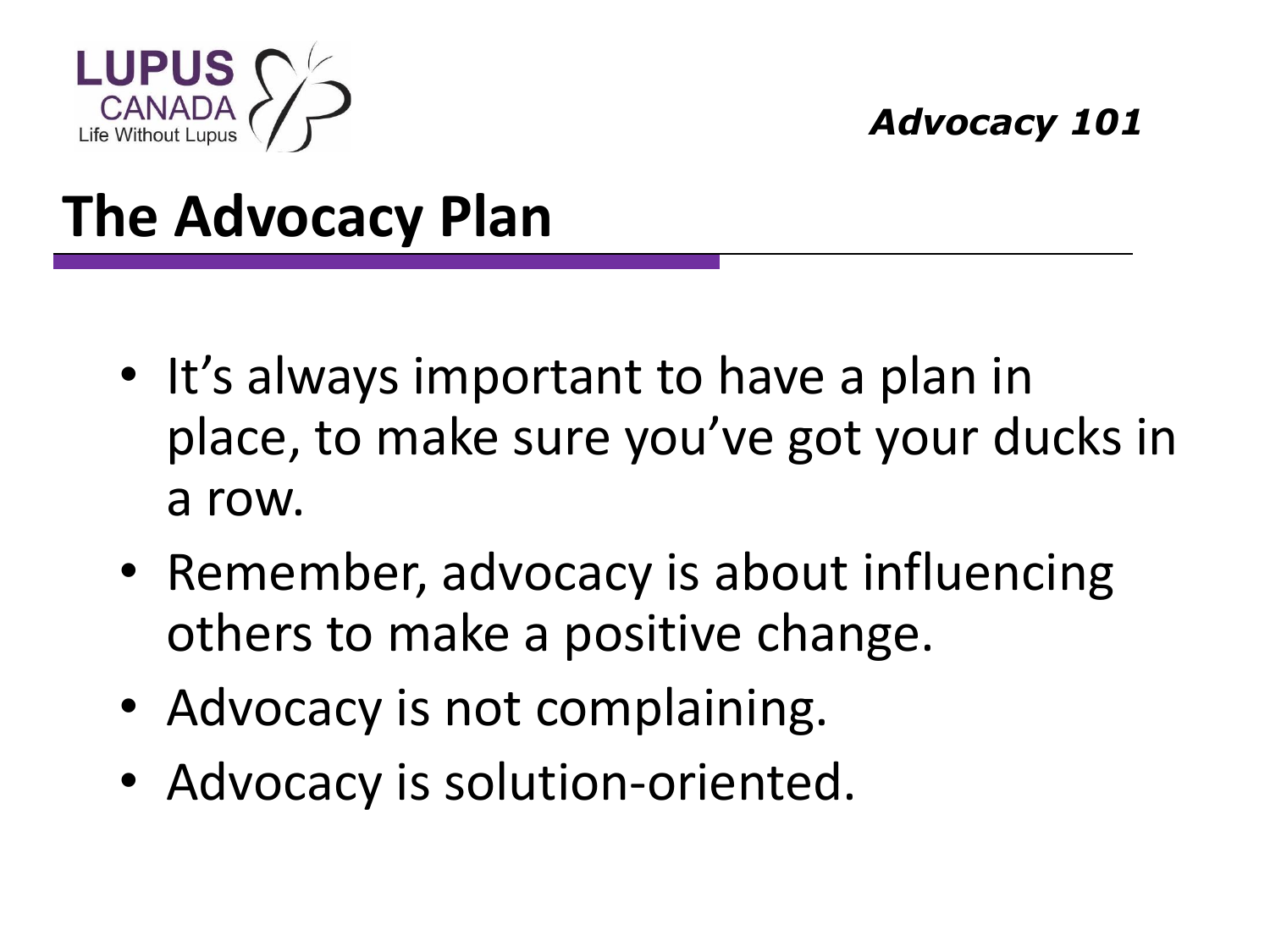

- 1. Define the problem simply and specifically
- 2. List possible solutions
- 3. Collect information for each option
- 4. Consider the options and decide
- 5. Consider further action
- 6. Take action

**Tip #1: Keep details of everything you do and every conversation you have. These notes will come in handy. Stay organized!**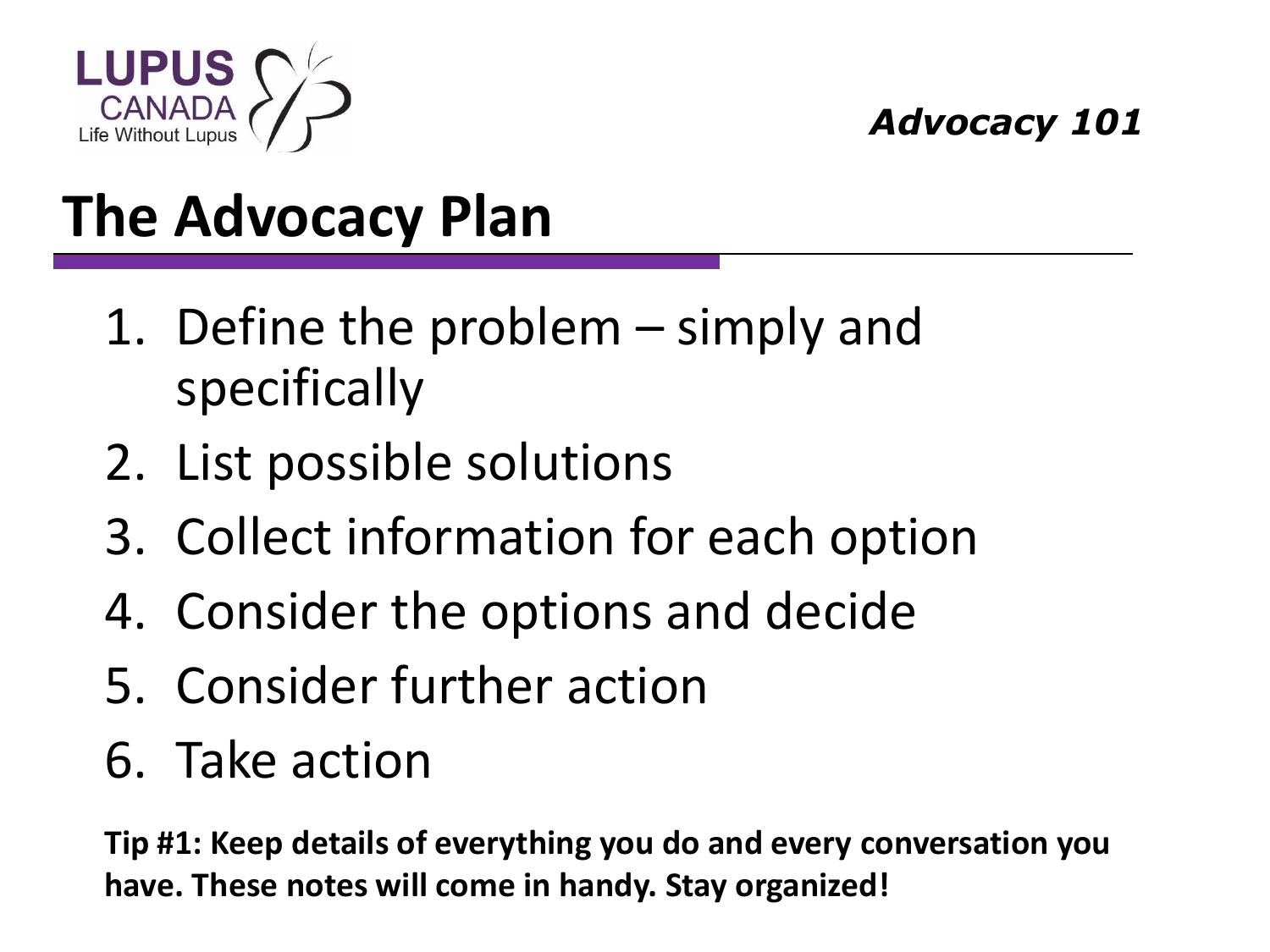

- **Define the problem – simply and specifically.**
- Sometimes the problem you have might be clear to you.
- Often, the problems or challenges that individuals are advocating to change are complex and multifaceted.
- By clarifying the problem, you make your argument easier and more time can be used to discuss solutions rather than explaining the problem.

**Tip #2: Stay away from jargon and principles. Assume that the person who you are speaking too has never heard of your issue before.**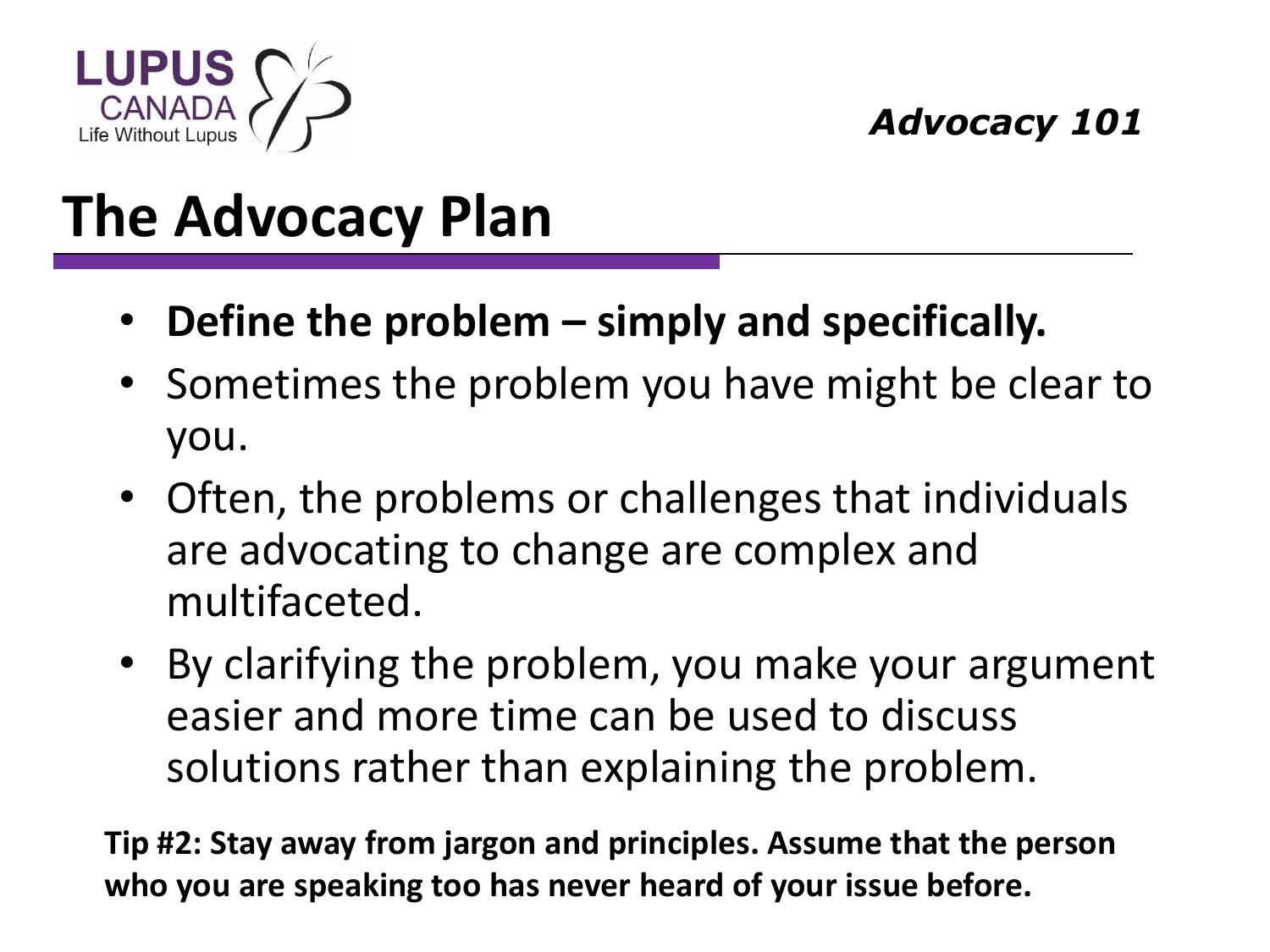

- **List possible solutions.**
- It is easiest to advocate for yourself when you are armed with potential solutions.
- Collaborating and working together with governments and organizations can produce solutions, but this takes time.
- Often those advocating need changes made quickly. Coming to the table with possible solutions indicates that you are ready to work now.

**Tip #3: Try to come up with multiple solutions. Most options to resolve your issue will enable a more timely resolution and collaboration, than one stubborn solution.**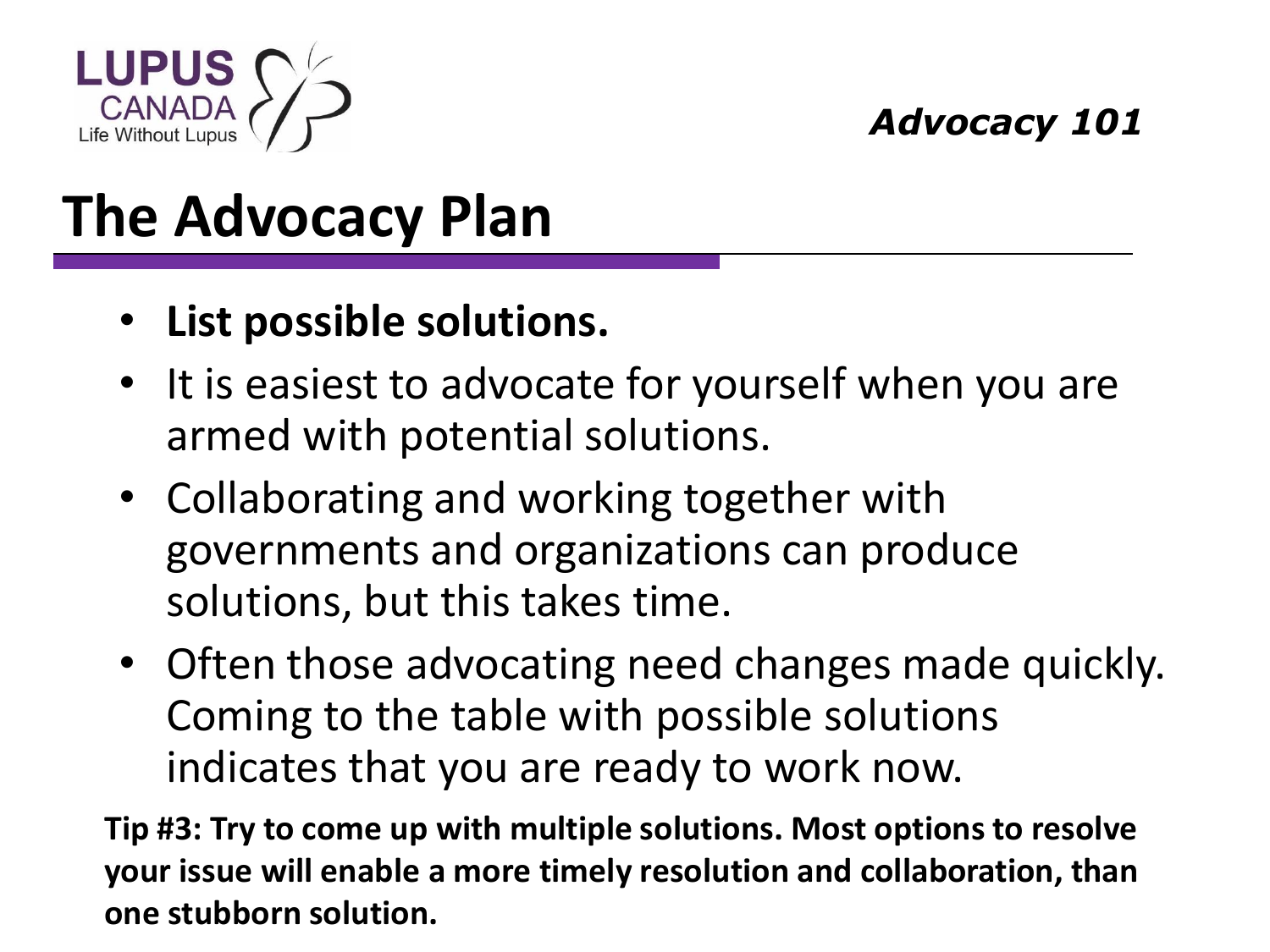

- **Collect information for each option.**
- Remember, the more you know, the better you can advocate.
- By having all the information ready at your arsenal, you can challenge institutions that may not want to help.
- Often, government may not see your problem as their problem. By having information at hand, it is easier to persuade people to your cause.

**Tip #4: While your problem may be close to your chest and personal, your solutions should be built on solid research and evidence.**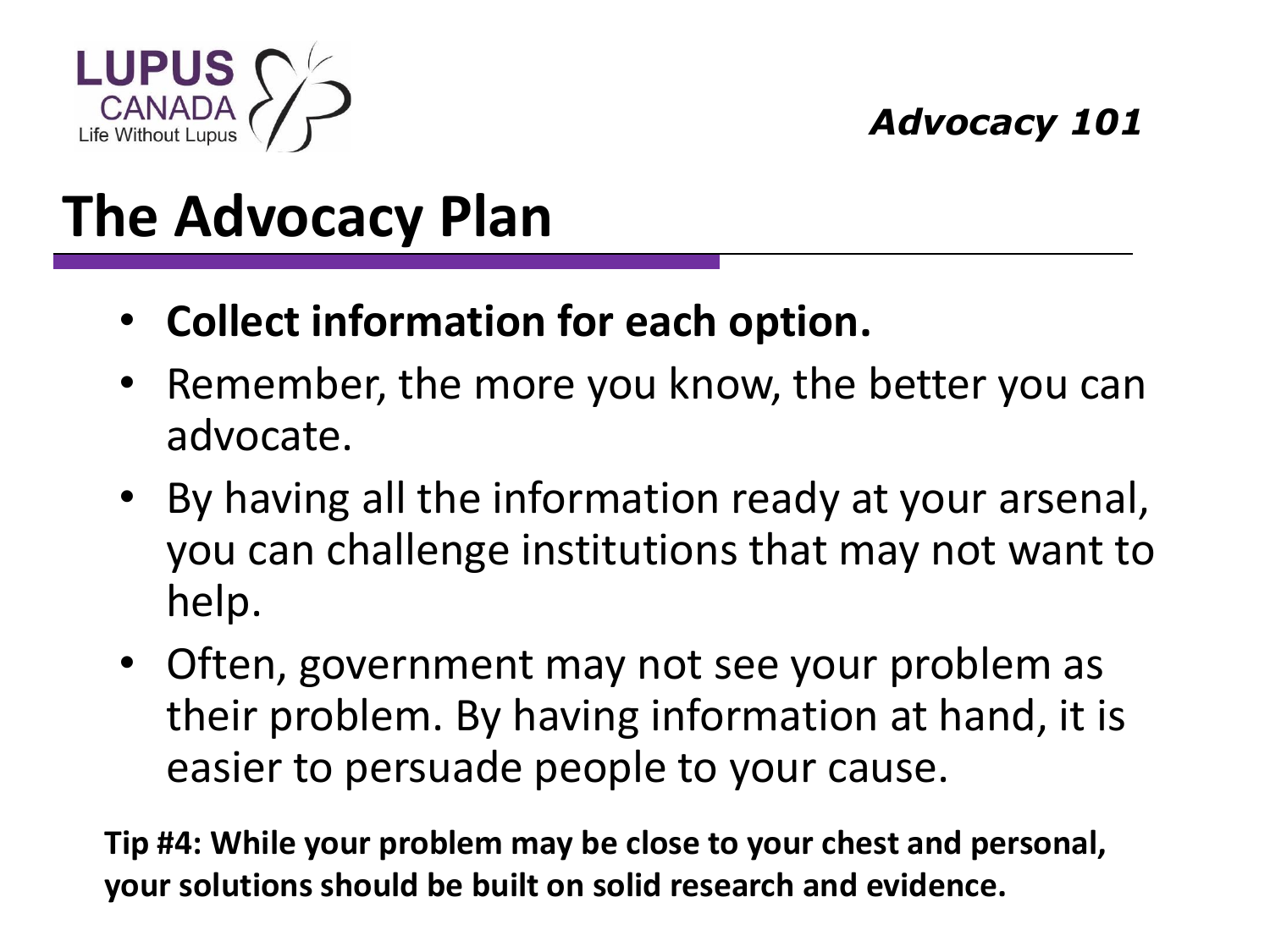

- **Consider the options and decide.**
- After listing all your solutions and gathering the relevant information, you may find that one of your solutions is not feasible.
- This is okay.
- By having several possible solutions, you can pick the best ones that will help you achieve your goal.

**Tip #5: It is okay to go back to the drawing board. Bounce your ideas off a family member or friend, who doesn't know much about the issue.**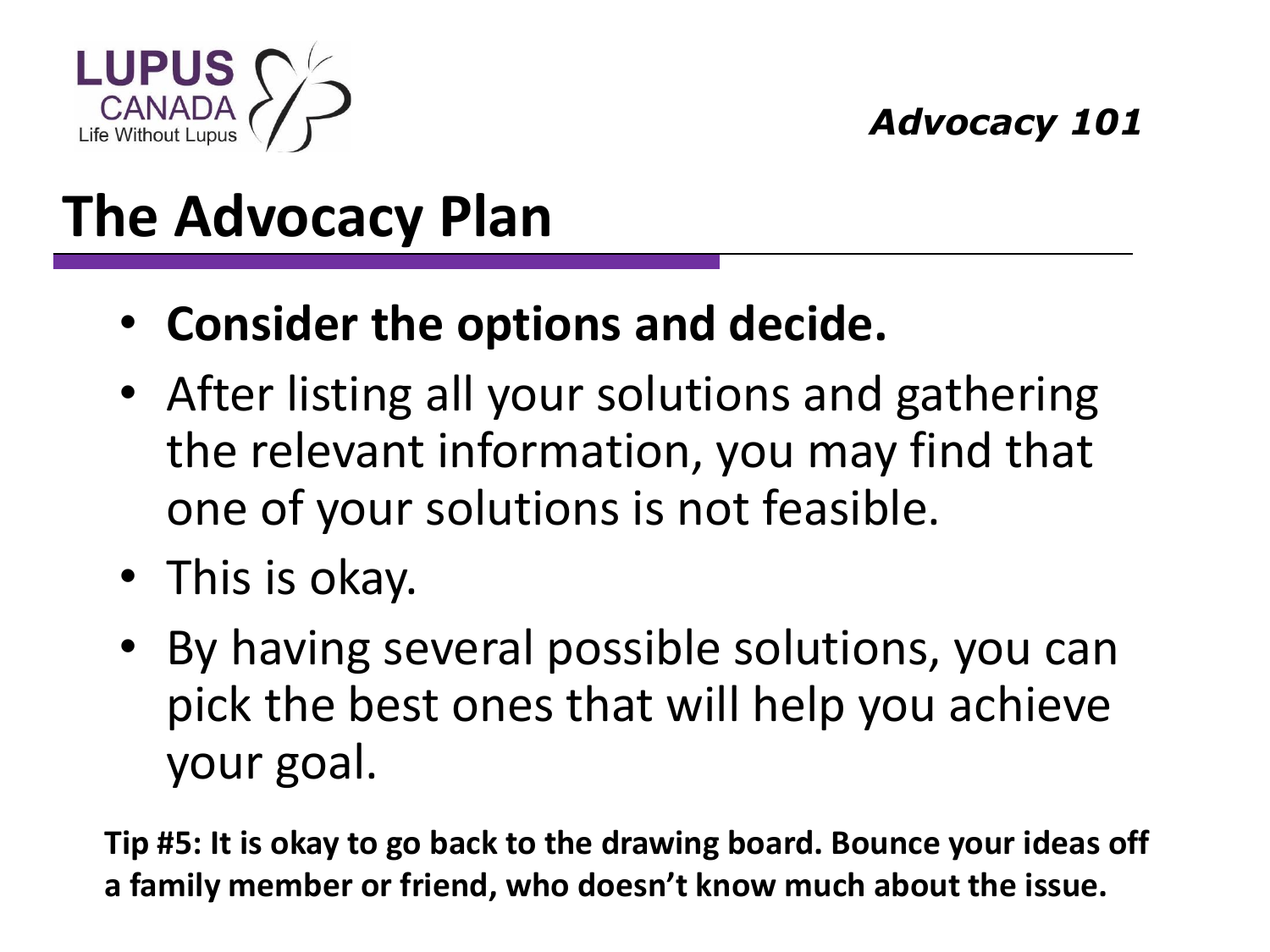

- **Consider further action.**
- This is the tricky part.
- How do you take your issue and solutions and where do you go? Who do you talk too? What is the best approach?
- This can be stressful and cause anxiety.
- With some practice and determination, you'll be successful in no time.

**Tip #6: Remember, Lupus Canada is here to help! If you are stuck and have no idea where to go next, we can provide advice and guidance.**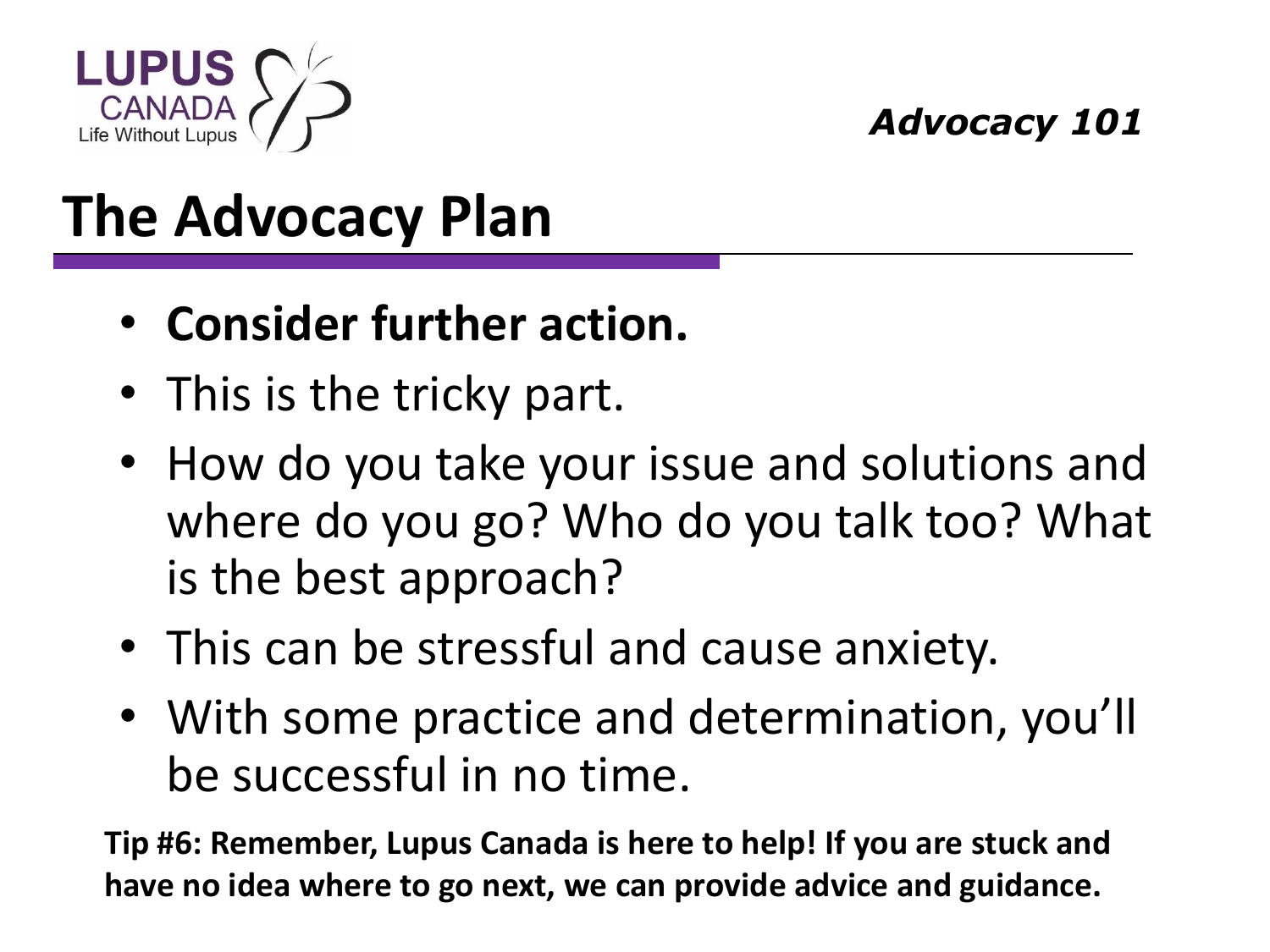

## **The Advocacy Plan**

#### • **Consider further action.**

- Start by finding the proper audience.
- Governments are becoming much more accountable and transparent.
- If you don't know where to go, checking out a government website. Often, they will have a directory where you can find a chain of command within the government.
- Unfortunately for private corporations and services you may have to call a generic number and be bounced around before you find the appropriate authority for your problem.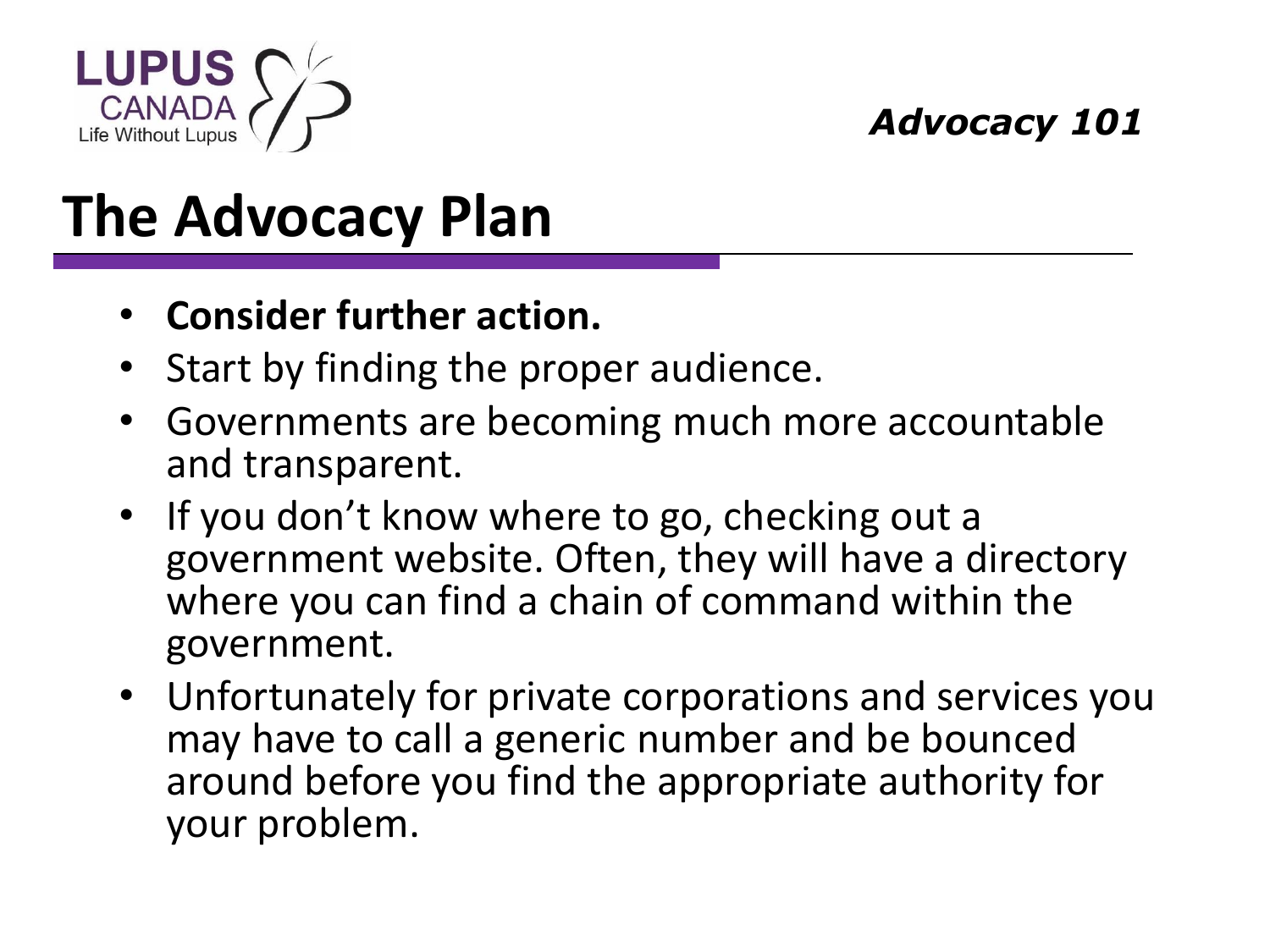

- **Consider further action with Government.**
- Government is big, hairy and complex regardless of what level.
- Each level of government administers a different responsibility, as defined by Canada's Constitution.
- Check out Lupus Canada's simple guide to Where to Go and Divisions of Power (https://lupuscanada.org/get[involved/advocate/where-to-go-division-of-power](https://lupuscanada.org/get-involved/advocate/where-to-go-division-of-power-in-canada/)in-canada/)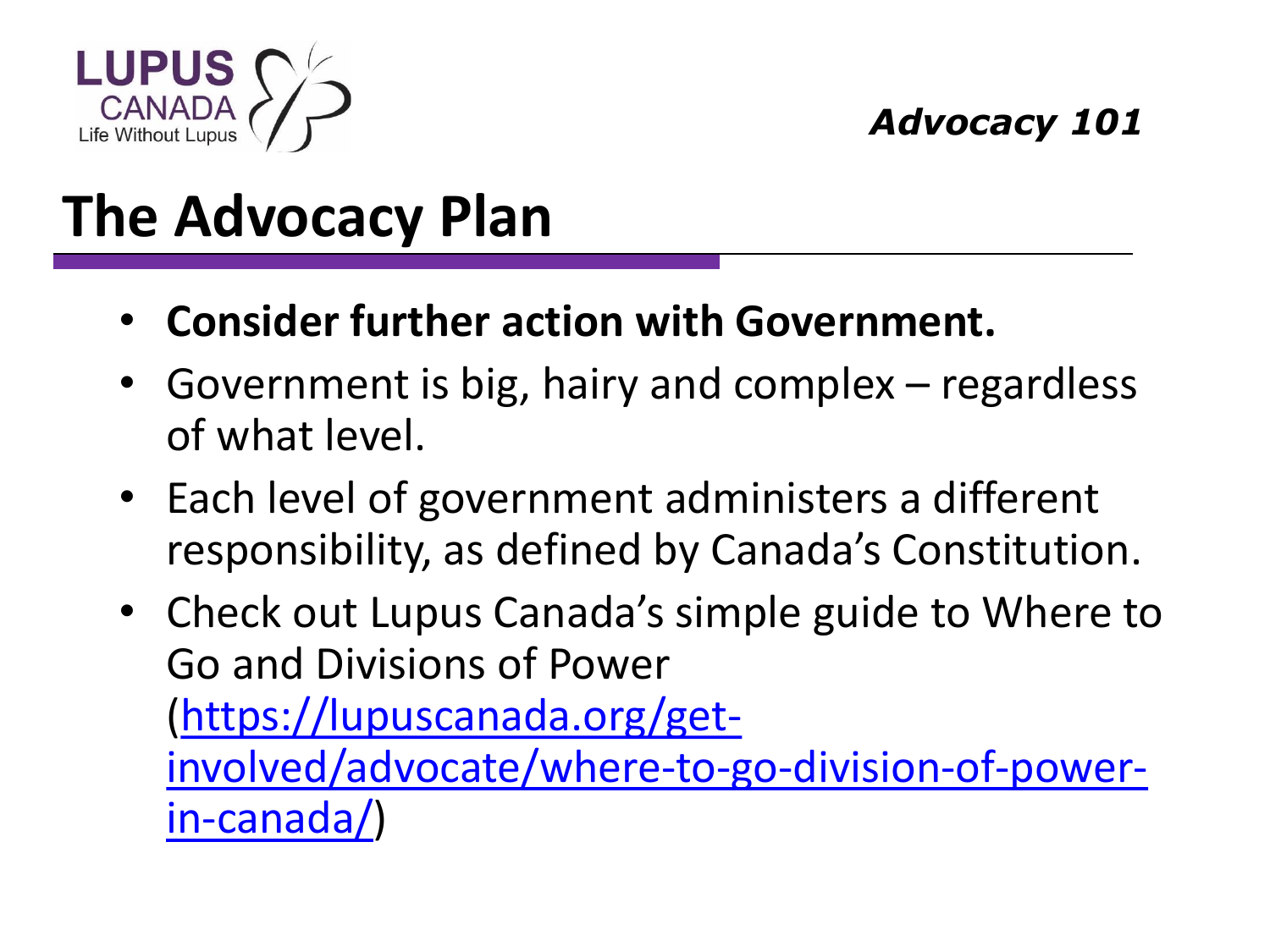

#### **The Advocacy Plan**

- **Government of Canada Electronic Directory**
- **Google: GEDS**

| $\mathbf{C}$<br>e geds-sage.gc.ca/en/GEDS?pgid=002                                                                                                                          |                                   |             | A.<br>∗<br>☆ |
|-----------------------------------------------------------------------------------------------------------------------------------------------------------------------------|-----------------------------------|-------------|--------------|
| <b>1</b> CBC News <b>a</b> National Newswatch <b>A</b> Hill Times <b>A</b> Salesforce <b>A</b> Campaign Monitor ↓ GCOS <a> <b>S</b> Bourinots Rules or<br/>C CNIB Today</a> |                                   |             |              |
|                                                                                                                                                                             |                                   |             | Français     |
| Government<br>Gouvernement<br>of Canada<br>du Canada                                                                                                                        |                                   | Search GEDS | $\alpha$     |
| Search/Browse v                                                                                                                                                             | Quick Links $\blacktriangleright$ | Resources v |              |
| Home                                                                                                                                                                        |                                   |             |              |
|                                                                                                                                                                             |                                   |             |              |
| <b>Welcome</b>                                                                                                                                                              |                                   |             |              |
| Search in: Canada                                                                                                                                                           |                                   |             |              |
| Enter value to search for:                                                                                                                                                  |                                   |             |              |
| Clear Form<br>Search                                                                                                                                                        |                                   |             |              |
| <b>C</b> Examples<br>(1) Smith (2) Smith, John (3) John Smith (4) 613-999-0101 (5) "Da Vinci" (6) minister                                                                  |                                   |             |              |
| Click here for more help.                                                                                                                                                   |                                   |             |              |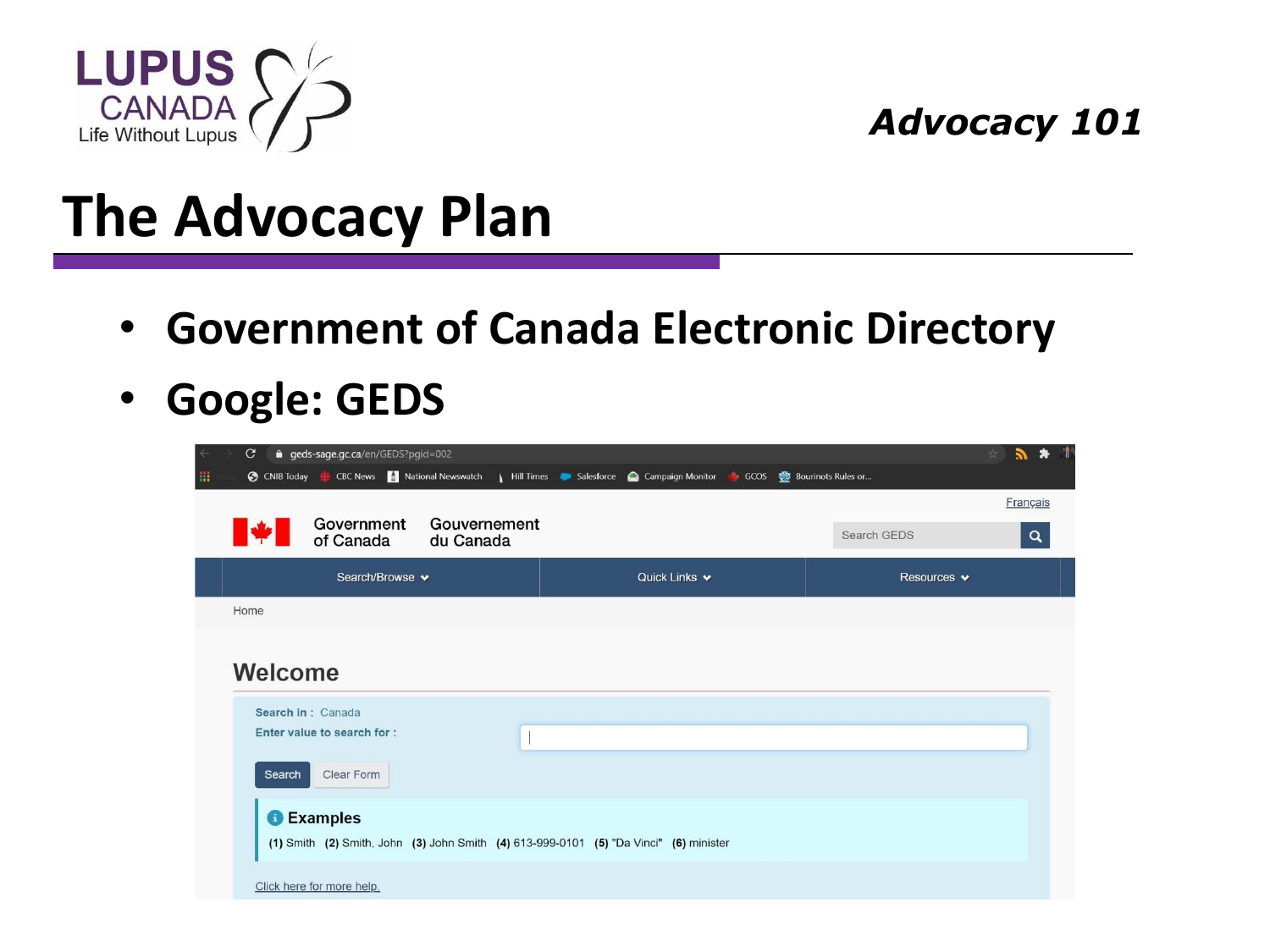

# **The Advocacy Plan**

#### **Provincial Government Directories**

- BC Government Directory [\(https://dir.gov.bc.ca/](https://dir.gov.bc.ca/))
- Alberta: Government Staff Directory ([https://www.alberta.ca/staff-directory.cfm\)](https://www.alberta.ca/staff-directory.cfm)
- Saskatchewan Government Directory (<https://www.saskatchewan.ca/government/directory>)
- Manitoba: Contact Government ([https://www.gov.mb.ca/contact/index.html\)](https://www.gov.mb.ca/contact/index.html)
- Ontario: Employee and Organization Info Directory InfoGo (<http://www.infogo.gov.on.ca/infogo/home.html>)
- Quebec [\(http://www.gouv.qc.ca/portail/quebec/pgs/commun/?lang=en](http://www.gouv.qc.ca/portail/quebec/pgs/commun/?lang=en))
- New Brunswick: Contacts Directory (<https://www2.gnb.ca/content/gnb/en/contacts.html>)
- Nova Scotia: Employee Contact Directory Search ([https://novascotia.ca/psc/geds/\)](https://novascotia.ca/psc/geds/)
- Prince Edward Island: Employee Directory ([https://www.princeedwardisland.ca/en/phone\)](https://www.princeedwardisland.ca/en/phone)
- Newfoundland and Labrador: Telephone Directory (<https://telephonedirectory.gov.nl.ca/>)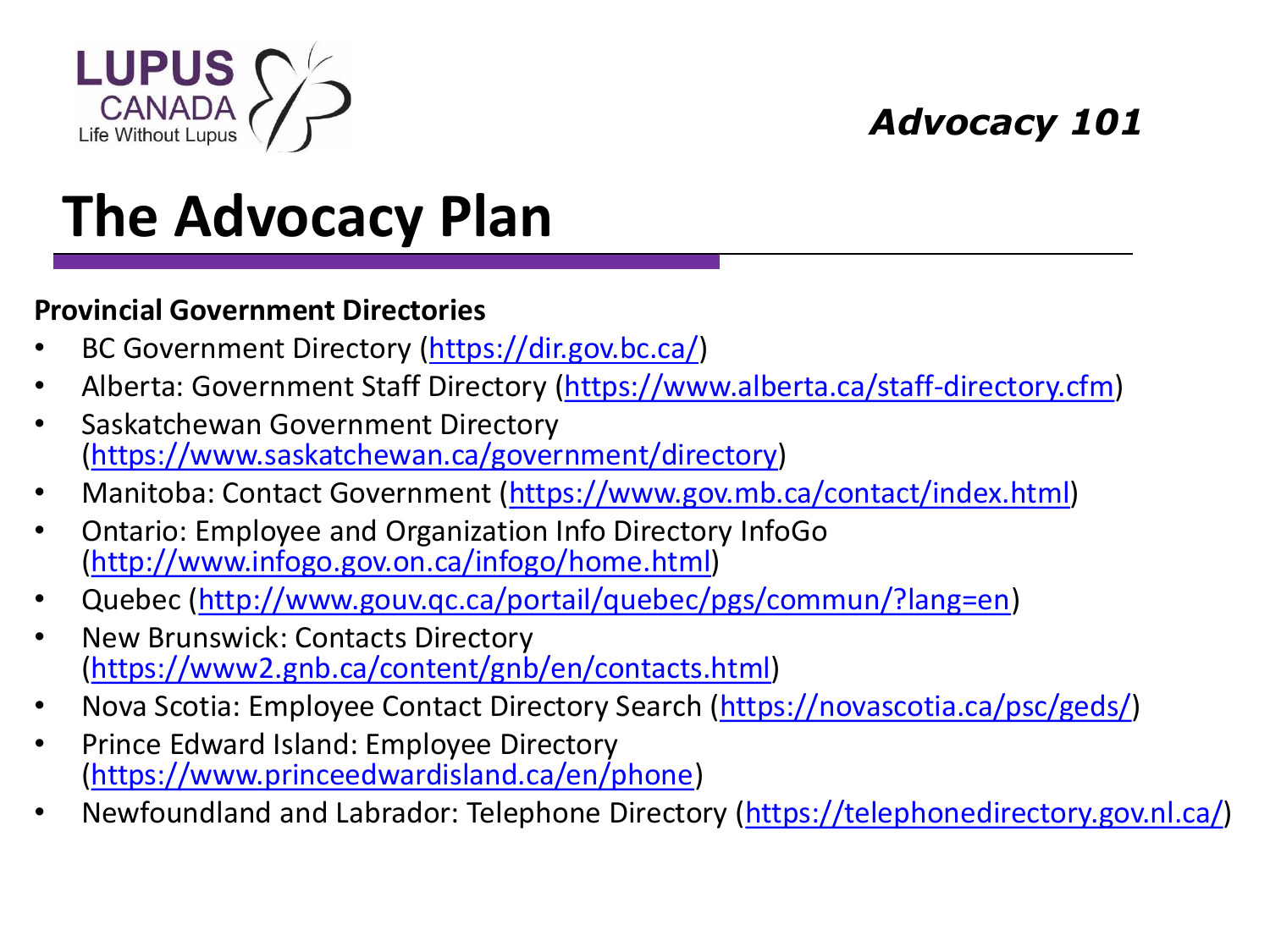

#### **The Advocacy Plan**

#### • **LinkedIn is your best friend!**

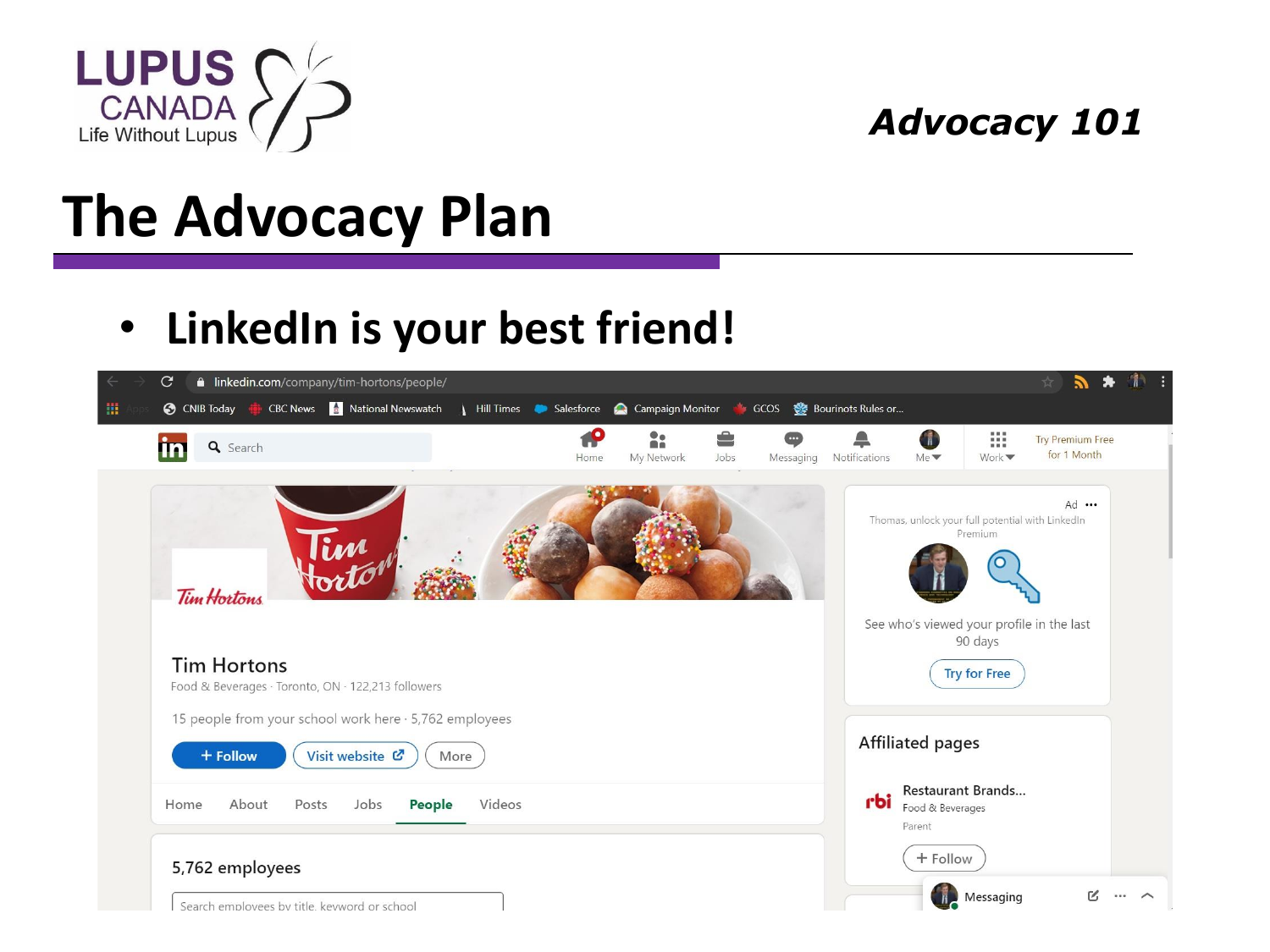

- **Consider further action.**
- Once you've found the right person to go to, next you'll want to determine your approach.
- Determine the following:
	- What should I say to ensure that I my problem is simple and specific and capture all the relevant information?
	- What is my best argument?
	- Should you request a meeting with the relevant authority?
	- Should you write a letter to an organization?
	- Should I involve a political figure to move this forward?

**Tip #7: Keep it simple! Explain the issue. Explain why it is important. Explain what can be done.**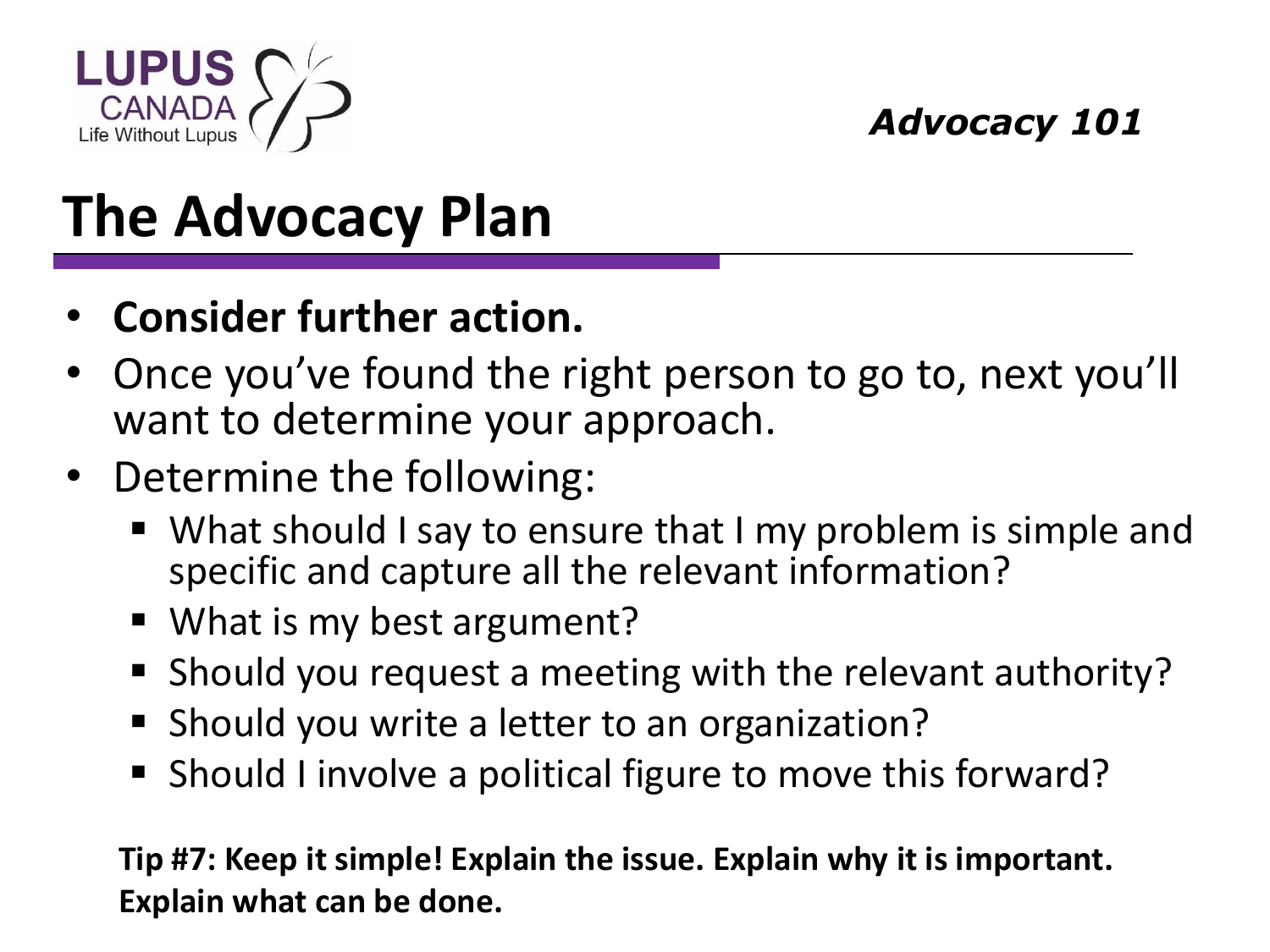

- **Take action!**
- You've considered the steps you need to take, now go forth and make it so.
- It can be daunting to get to this point and go forward.
- Hit send on that email. Make that call.
- You are ready to advocate!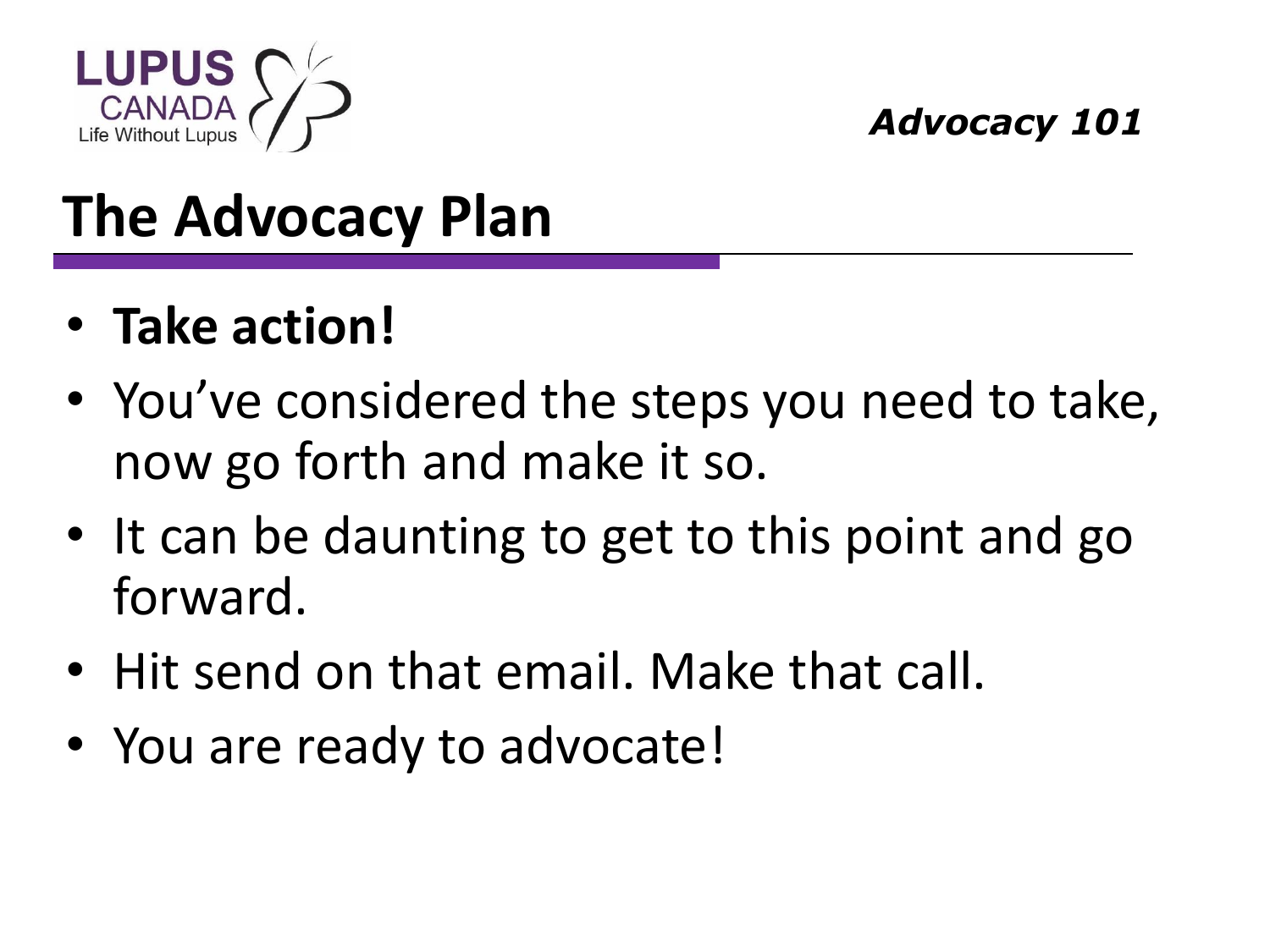

### **Summary**

- Any one can advocate when they feel empowered.
- Take it step-by-step and stay organized.
- Remember, advocating without solutions is just complaining.
- Keep it simple.
- It's okay to take a break. Self-advocacy can be tiring. It's okay if you don't have a spoon to advocate today.
- Lupus Canada is here to help.